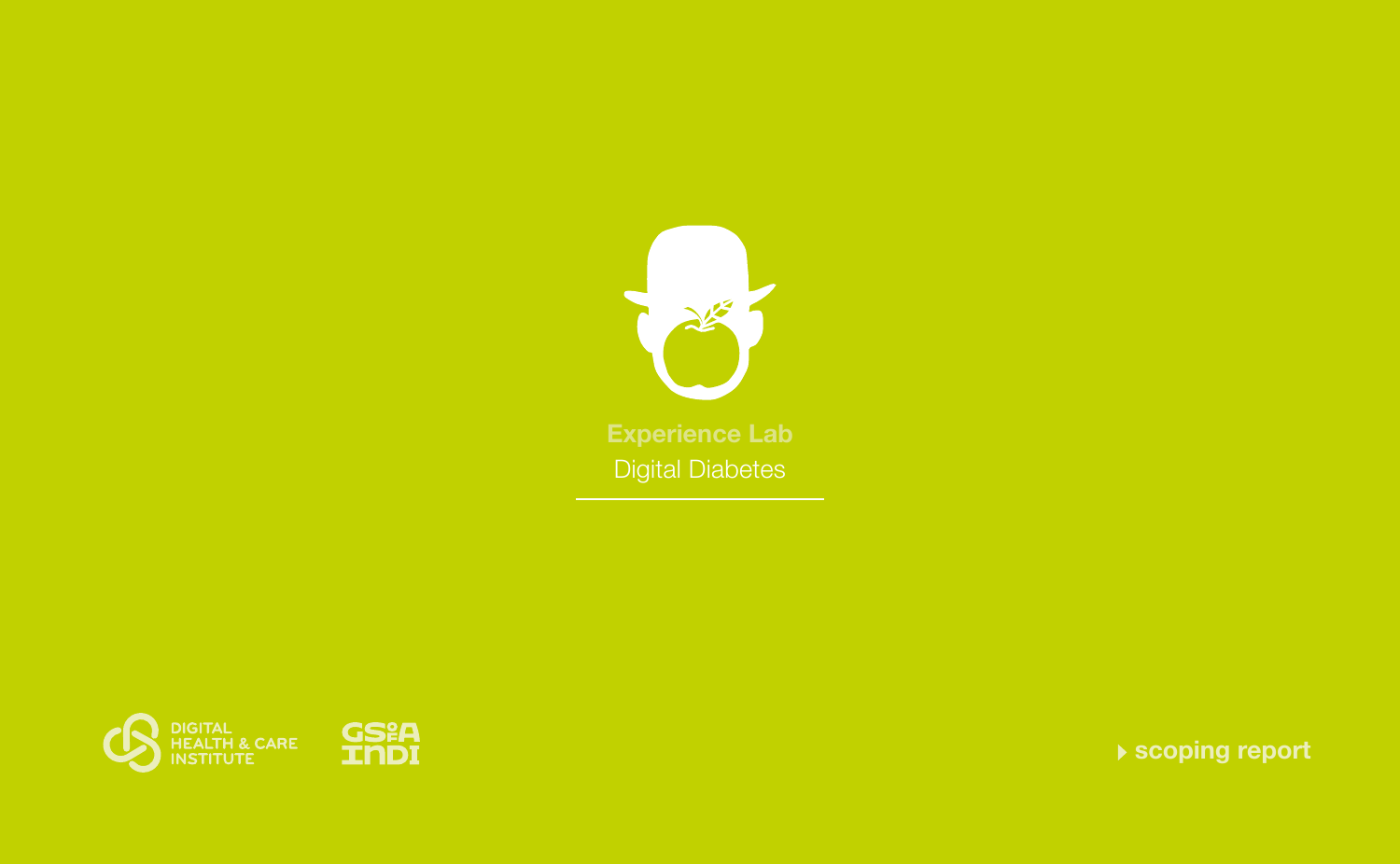# **Authors**

This document was prepared by members of the Experience Lab Team:

Gemma Teal, Research Fellow Dr Jen Ballie, Research Fellow Michael Pierre Johnson, Research Associate Tine Thorup, Innovation Designer Louise Mather, Videographer

# **Acknowledgements**

We would like to thank all our interview participants for giving up their valuable time to participate in the scoping activities described in this report, and the many friendly and insightful people we met during public engagement.

#### **Disclaimer**

This document has been prepared in good faith on the basis of information available at the date of publication<br>without any independent verification. The Digital Health & Care Institute (DHI) does not guarantee or warrant the accuracy, reliability, completeness or currency of the information in this publication nor its usefulness in achieving any purpose. Readers are responsible for assessing the relevance and accuracy of the content of this publication. The DHI will not be liable for any loss, damage, cost or expense incurred or arising by reason of any person using or relying on information in this publication.

#### **Copyright**

This document was written and prepared by members of the Experience Lab Team.

This publication is copyright. Apart from any use as permitted under the Collaboration Agreement no part may be reproduced in any form without written permission from the authors.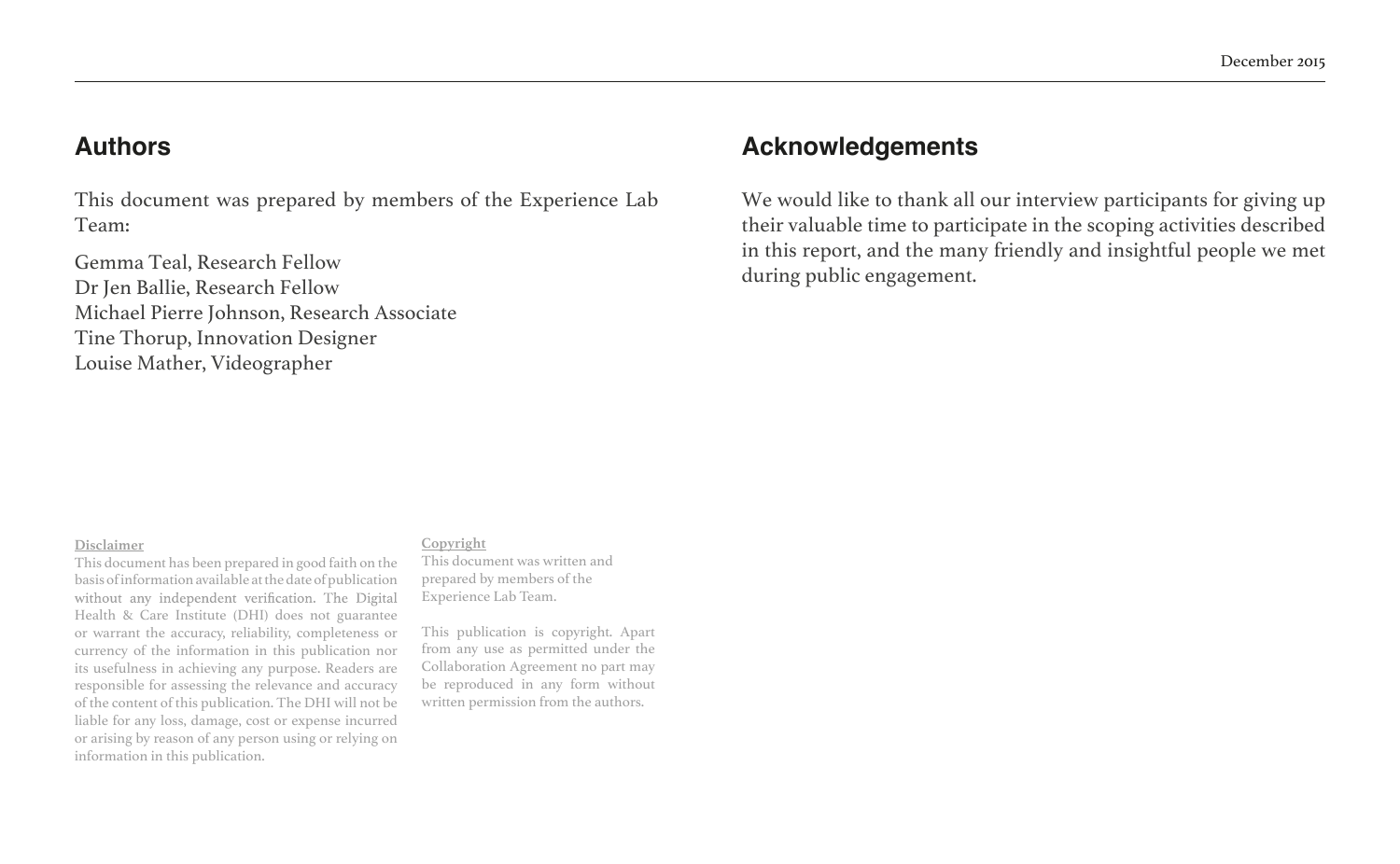# **Introduction**

Following a diabetes targeted Digital Health and Care Institute (DHI) funding call in February 2015, the Digital Diabetes Programme was established to create a platform for integrated and collaborative innovation across seven projects selected for funding. The DHI Experience Lab Team were tasked with uncovering insights and themes to inform the design of digital innovation for people living with diabetes, alongside the complementary aim of exploring how these insights might also inform the development of a business case for personal digital health and care records for all citizens.

# **Aims of the report**

This report seeks to share the preliminary findings of scoping activities as general themes to inform the design of research to explore and develop the Digital Diabetes projects with people living with diabetes and the people who support them. In addition to informing the subsequent research study design, the themes have been translated into design implications for digital health services. This report is supported by a short film, which includes footage gathered during public engagement and excerpts from interviews with people living with diabetes.

# **Background**

'Digital diabetes' (i.e. digital products and services for people living with diabetes and their support professionals) is significantly further forward than other conditions in terms of acceptance and everyday use due to the need to monitor and record glucose levels and diet. This presents an opportunity to explore innovations in digital health technology with a group of stakeholders who are already using technology as 'experts' or early adopters with additional potential to apply the learning to other long term conditions.

# **Methods**

Following scoping workshops with the seven applicants in late September, interviews were conducted with: people living with diabetes (n=10), carers (n=4), support organisations (n=2), health professionals (n=4) and relevant academics (n=4), alongside pop-up public engagement and desk-based research.

The interviews targeted a range of people living with diabetes, with a mix of: ages, genders, type 1 and type 2, people living in urban and rural environments, level of technology use, people also living with additional conditions and complications; and people in support roles including: parents and marital carers, nurses, GPs, diabetologists, consultants, third sector organisations; and experts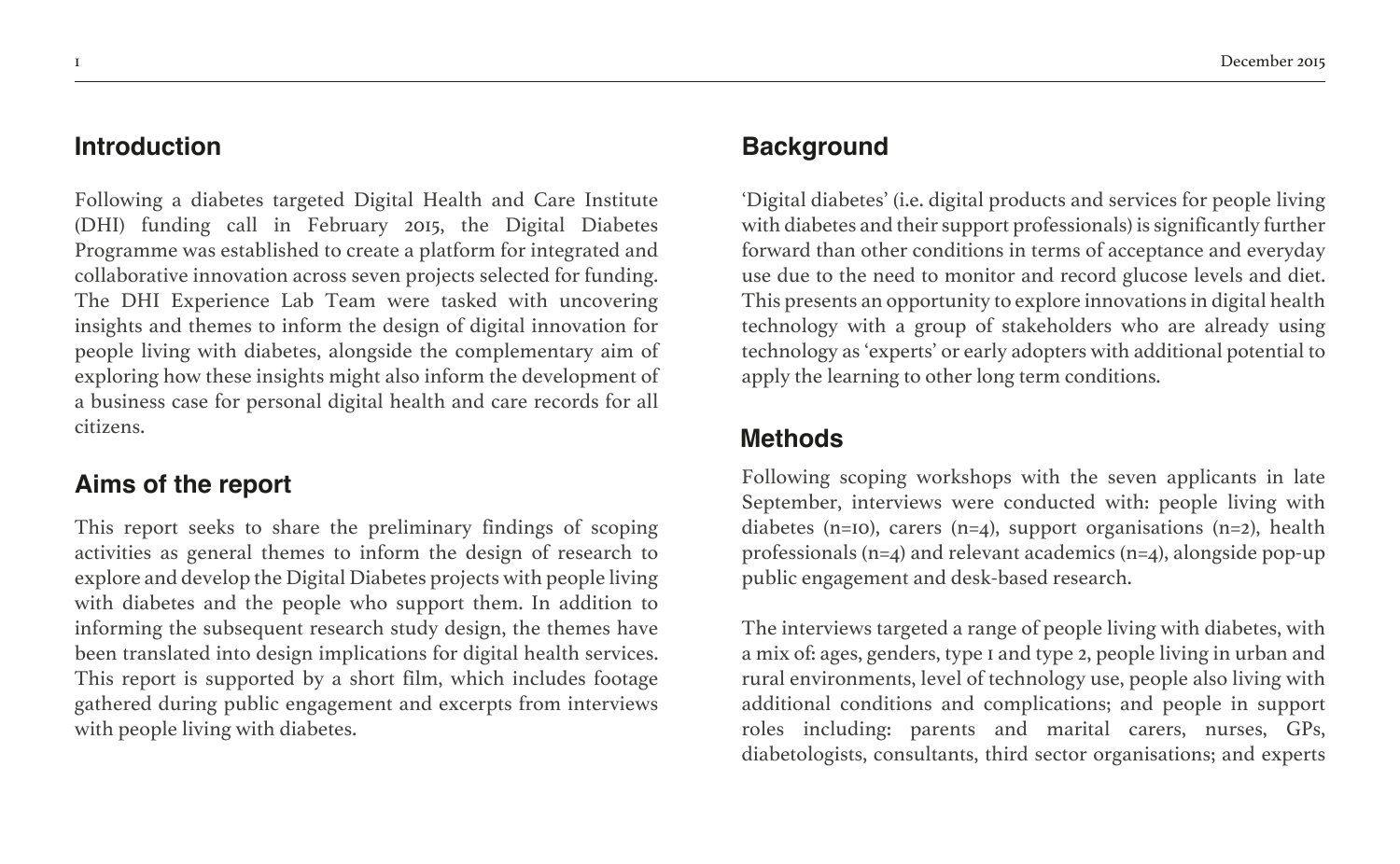in behavior change, self management and using the internet and social media for health. These interviews explored people's experiences of living with diabetes, social support, relationships with health professionals, as well as the types of information, technology and resources available to support self management of diabetes. We were interested in understanding what works to engage people in the self management of diabetes, and the challenges of engaging or maintaining engagement. These topics were also explored through desk-based research to better understand the resources available for people living with diabetes and those who support them.

In addition to the scoping interviews and desktop research, the researchers engaged with the general public at Eastgate shopping centre in Inverness and Pollok Civic Realm in Glasgow. The team engaged with members of the public (n=150) using the opening question: 'what keeps you well?' with follow up questions to explore attitudes to health, relationships with health professionals, technology and interest in accessing health records online. Answers were written on card apples and hung on a wooden tree.

# **Findings**

Through these activities we have heard some powerful stories about people who are living well with diabetes in challenging circumstances, and about the people who support them. We will share some of these stories as an introduction to the findings, followed by a discussion of the general themes identified through our interviews and desk-based research. Themes are supported with relevant quotes, and a discussion of possible implications for the design of digital services. Finally we draw conclusions on the relevance of our findings to digital health and care records and discuss the next steps for our research.

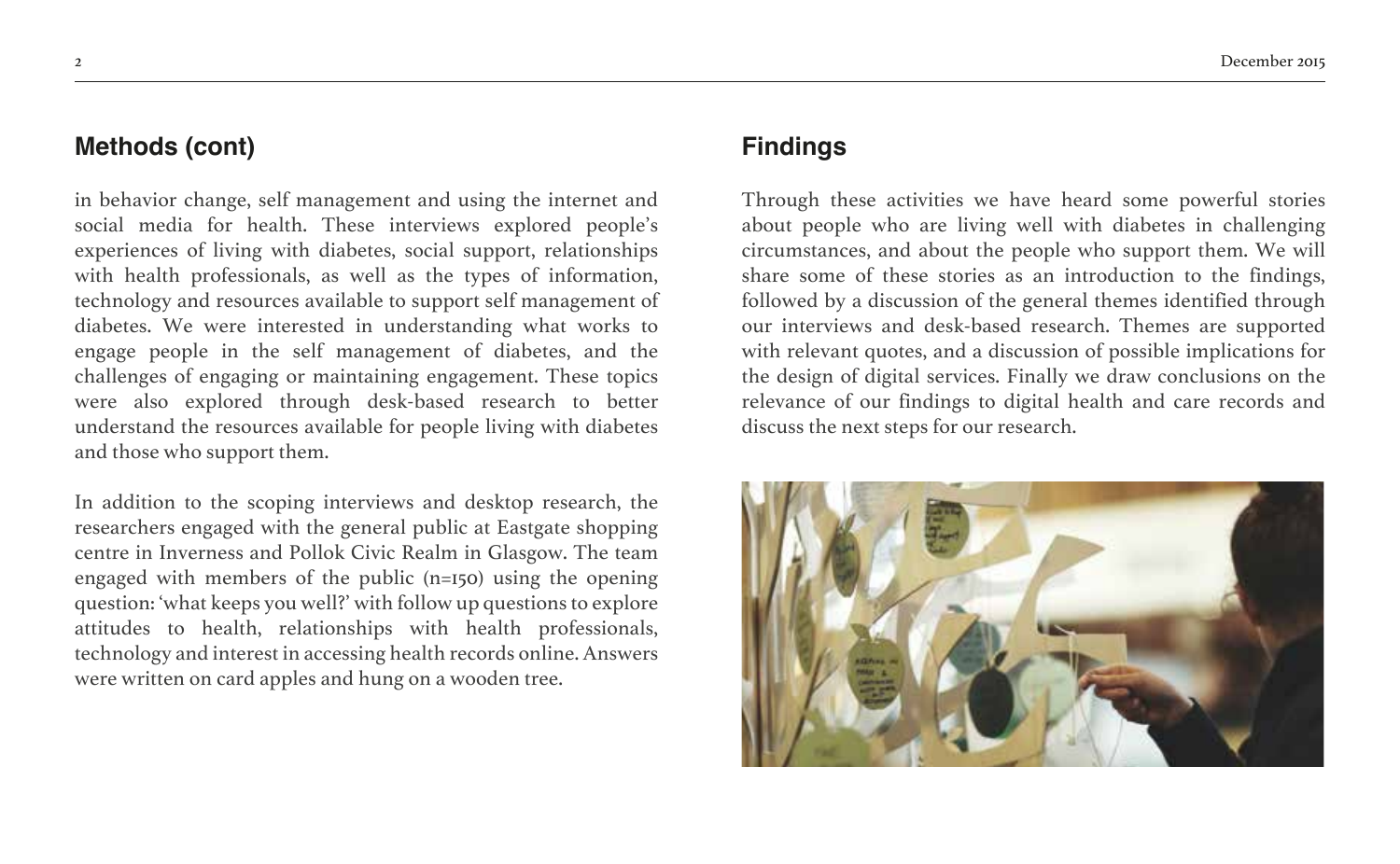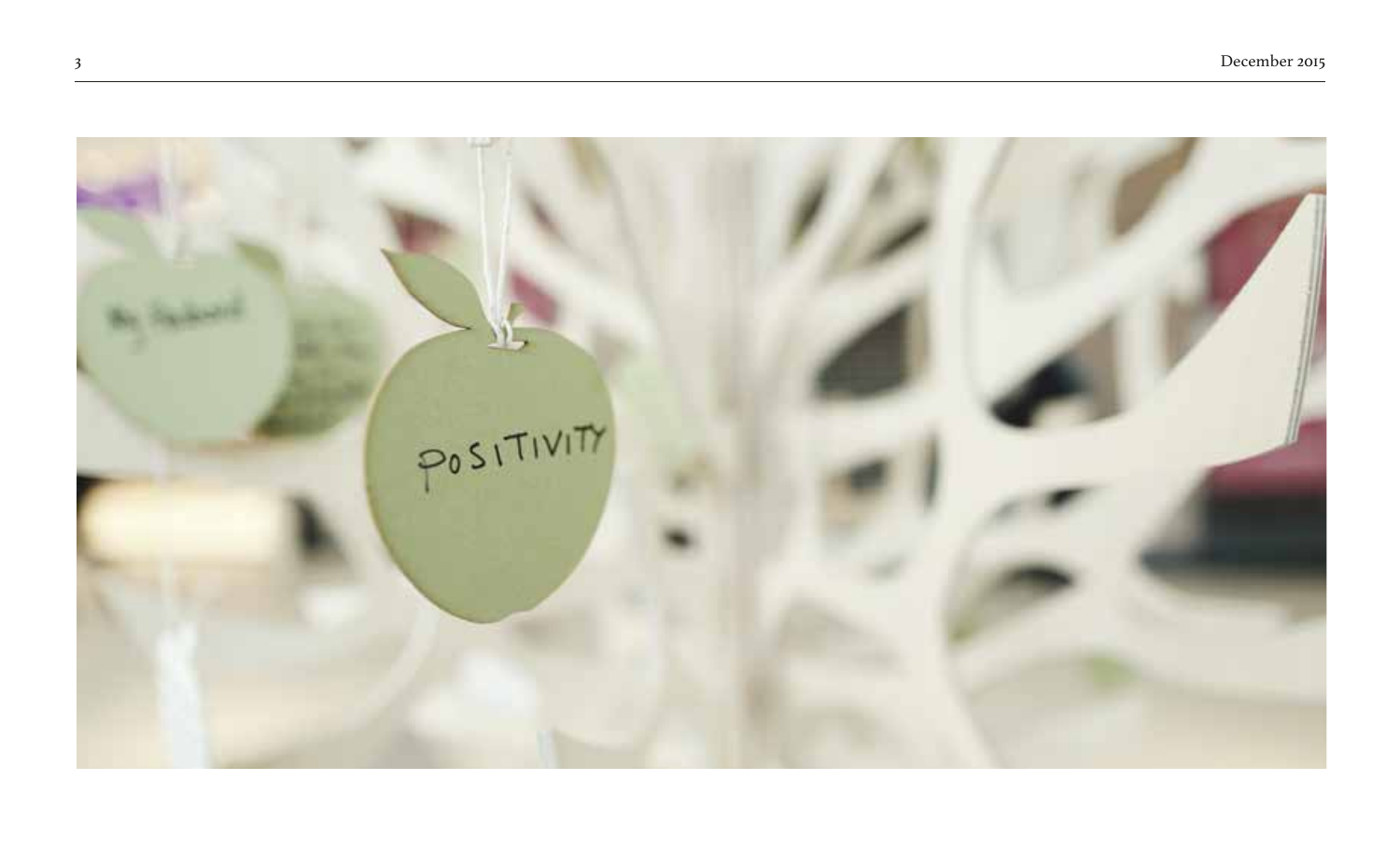# **Stories from engagement**





We spoke to a mother living with type I diabetes who spoke about her frustration with attempting to achieve control. Finding cause and effect has been a continuous quest, seeking out information and attempting to make sense of it all. Her hectic lifestyle does not fit with the regiments of good diabetes control and her situation is further complicated by the other health conditions she lives with, each treated in insolation by the health service. She finds that she is constantly being told off by her health professionals for not having good control despite her efforts, leaving her feeling disheartened and a "bad diabetic". She would like her own self management information to be integrated with the doctors information to acknowledge her expertise and give her doctor a fuller picture to enable them to better support her to achieve control.



#### **The 'Bad Diabetic' The Specialist Dietitian**

A dietitian told us about some of the challenges people experience in managing diabetes: depression, stress and competing responsibilities. Patients blame themselves because blood glucose levels can be hard to understand. It can be hard for her to provide the psychological support they need, and feels access to mental health professionals and better integration between services is required. She has undertaken a course in motivational interviewing to attempt to bridge the gap. Her unit is developing an online version of a course for carb counting and she would welcome a further opportunity to develop more resources. She has a strong desire to do more for her patients and create a more positive experience for patients.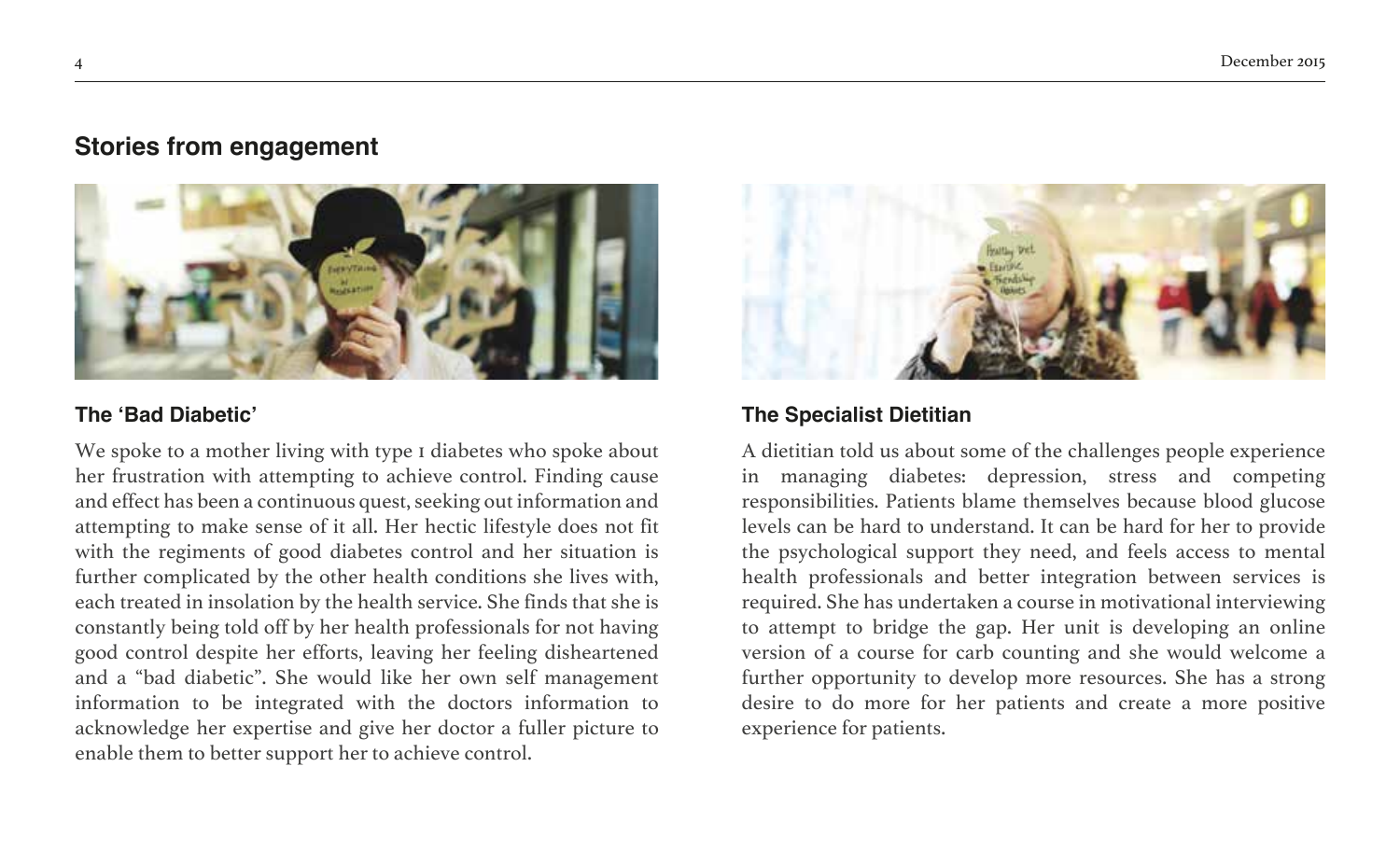# **Stories from engagement (cont)**



We spoke with a father caring for his teenage daughter who was living with type 1 diabetes. Having been bullied about her condition in early life, she hates diabetes and conceals it from others, feeling it spoils everything: she just wants to be like her peers. Although well informed about managing diabetes, she has not engaged and tends to eat erratically, as a result her father has the challenging task of controlling her blood sugar levels without full awareness of her diet and activities. Using an insulin pump has made an incredible impact but they fear this will be taken away due to poor control. He often feels reprimanded rather than supported by health professionals, and receives conflicting advice from different consultants. They have tried everything to engage their daughter in self management, but feel she needs support from peers living with diabetes to get through this challenging transition into adulthood.



# **The Father The Specialist Nurse**

We spoke with a nurse who told us about the challenges of living with diabetes when transitioning into adult life, and her strategies for supporting young people living with diabetes. She often refers to her personal experience of type 1 diabetes, and feels sharing stories is powerful as it is important for people to know they aren't alone. She feels trust is hugely important and works towards building long term relationships with her patients, often focusing the clinic appointments on something they enjoy. She has worked towards implementing care packages and guidelines for young people with diabetes so they don't miss out on normal activities such as consuming alcohol, attending music festivals and getting a tattoo. Living with diabetes requires a regimented routine that's often impossible to maintain long term, she feels devising incentives will be key to the future of self management.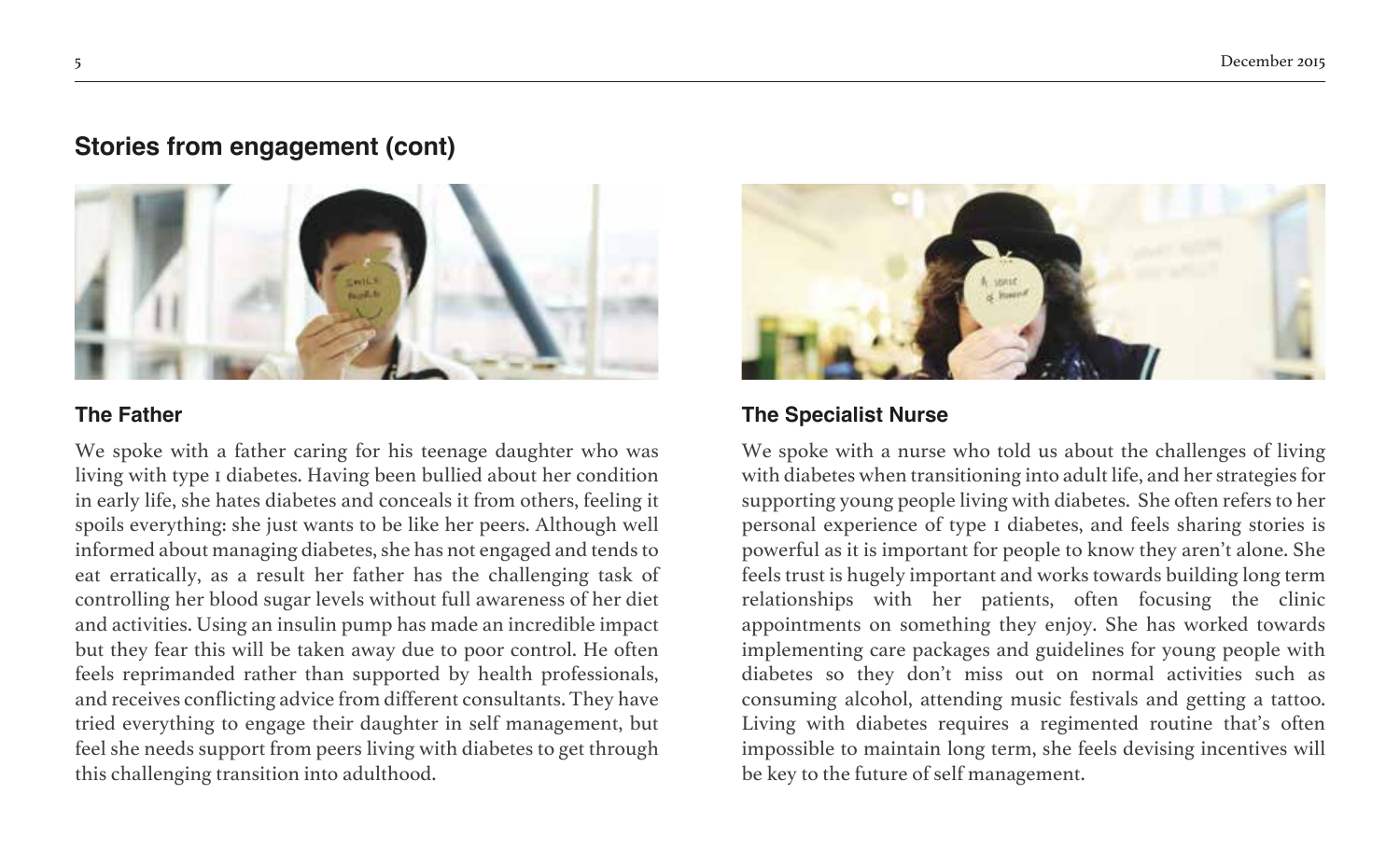# **Themes**

#### **Control**

The overarching theme was the need for control, which can be separated into two distinct challenges:

1) *Objective control:* seeking to balance blood sugar levels to within a safe range by monitoring diet, medication, activity levels and other variables.

2) *Feeling in control:* the confidence, knowledge and experience to take actions to regain control if diabetes behaves unpredictably. Making decisions and choices based on understanding and awareness of how diabetes affects them, and knowing where to go for support when required.

The remainder of our findings relate to effective support to achieve control in terms of: relationships with health professionals, information and social support

## **1) Objective Control**

While striving for objective control, some people spoke about the need for balance, and the risk of becoming obsessive about blood sugar levels. Some people deliberately maintained lower or higher levels than advised e.g. due to concerns about long term complications, and wanting to avoid a hypo in front of their children. Parents spoke of the emotional highs and lows of checking their children's blood sugars throughout the day, describing their desperation with a lack of control due to the unpredictable nature of the condition or the choices their children make outside the home.

#### *"Even when you are 'on it' all the time, sometimes it just does what it wants."*

Understanding the reasons for lack of objective control was the most frequently expressed frustration of people living with diabetes. People told us that diabetes affects everyone in different ways, and that there are many variables that can impact on the way the condition behaves throughout the day and the life course. There was a clear need for support to understand unpredictable readings in order to take preventative actions to regain objective control and avoid long term complications.

#### **Design implications for digital services**

i) How can we support people living with diabetes and their health professionals to engage in dialogue to better understand the reasons for lack of objective control?

ii) How can we support people to gather data and relevant information about the variables that impact on their diabetes on a daily basis?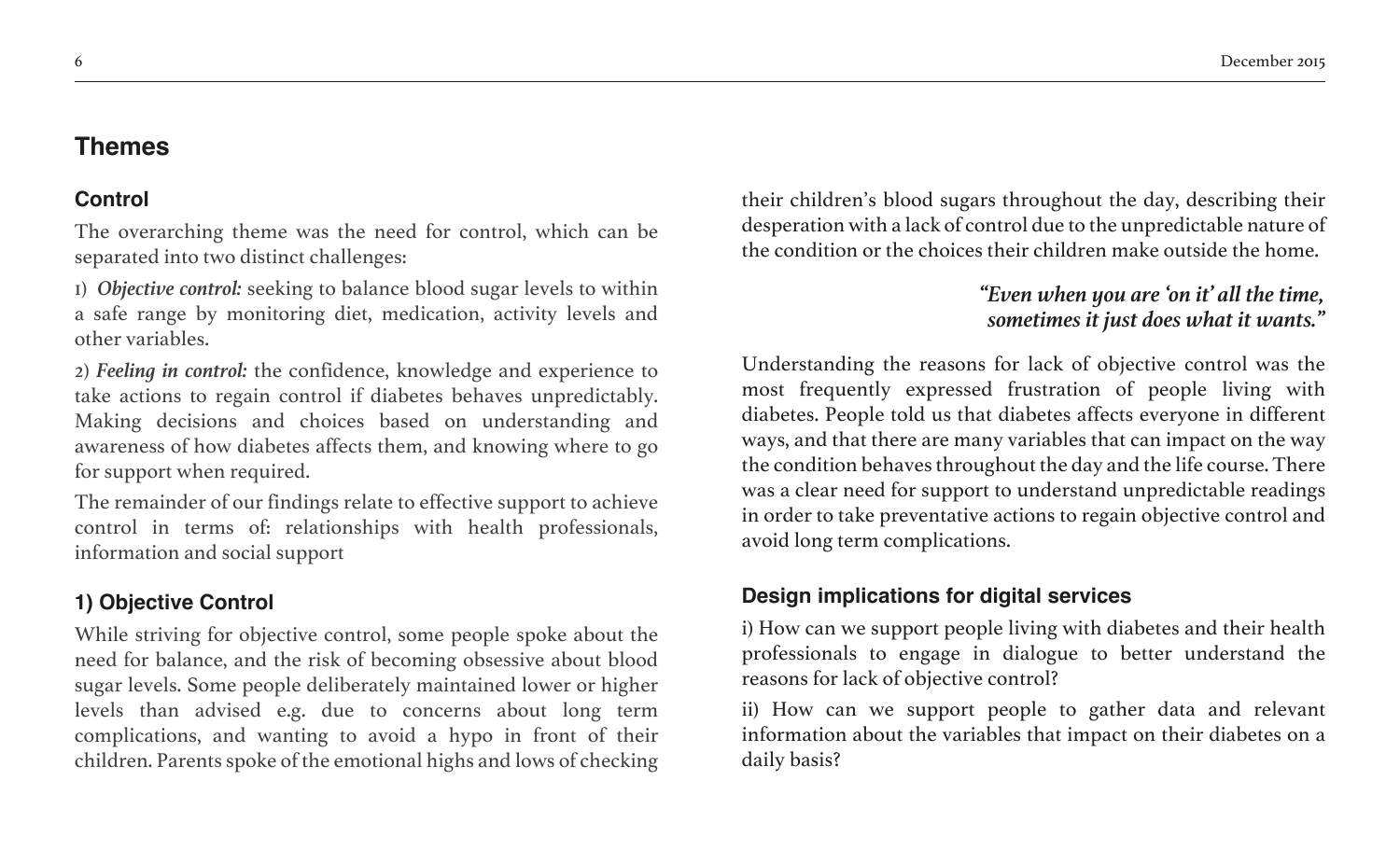iii) How can we support people to see progress over time that could support reflection and understanding about objective control?

## **2) Feeling In Control**

While striving to *feel in control* and remain engaged in self management of diabetes, people described the importance of their own attitude towards diabetes and resilience when set backs happen.

The relentlessness of diabetes was a frequent topic of discussion, with participants expressing the need for pragmatism and understanding that it is impossible to always remain engaged, even for the most conscientious of people. Diabetes needs to be consciously considered in every decision taken throughout the day, however small, and in busy lives there are many competing priorities and responsibilities.

## *"It is like a weight. But the more you do it, it's just part of your life… You can't walk away from it. You can't have a day off from it, it's just there."*

The 'weight' of diabetes and lack of control was often overwhelming when combined with the stresses of every day life, and had led some people to experience depression. Negative past experiences such as

seeing a relative live with serious complications, playground bullying or intrusive medical procedures and generally feeling a lack of support (see theme 3) also leads people to ignore or disengage from self management.

Trigger points for engaging or re-engaging with self management included changes in personal circumstances (e.g. pregnancy), hearing positive stories from people in similar situations, being offered new treatments (e.g. Insulin pumps) and training courses, and receiving a worrying test result with implications for longer term complications.

#### **Design implications for digital services**

i) How can digital services make people feel more in control?

ii) How can digital services support pragmatic dialogue between people living with diabetes and the people who support them?

iii) Is there an opportunity for mobile tools support people to make better-informed decisions as and when they arise throughout the day?

iii) Is there an opportunity to include positive stories and messages? iv) How can digital services support re-engagement at these trigger points?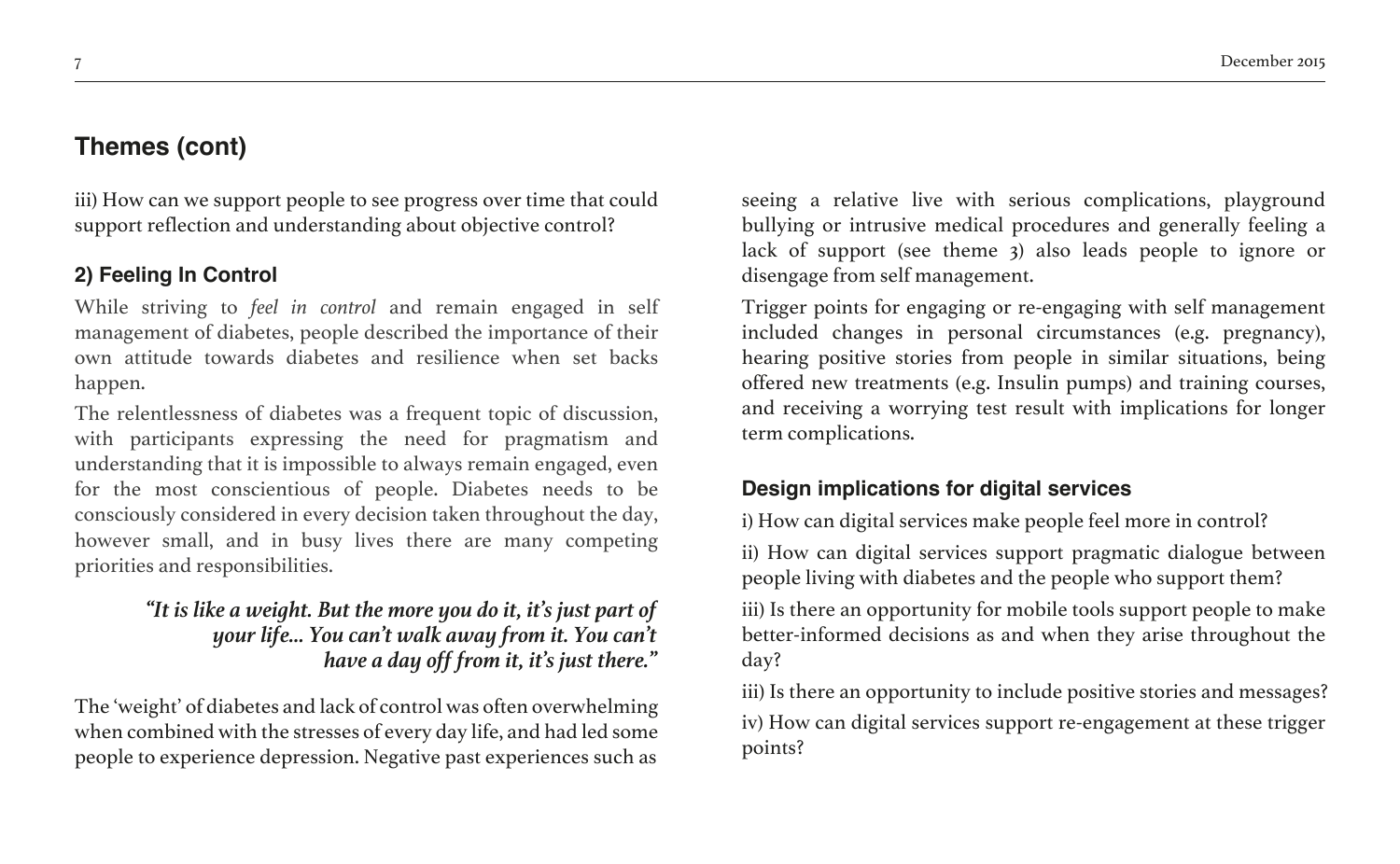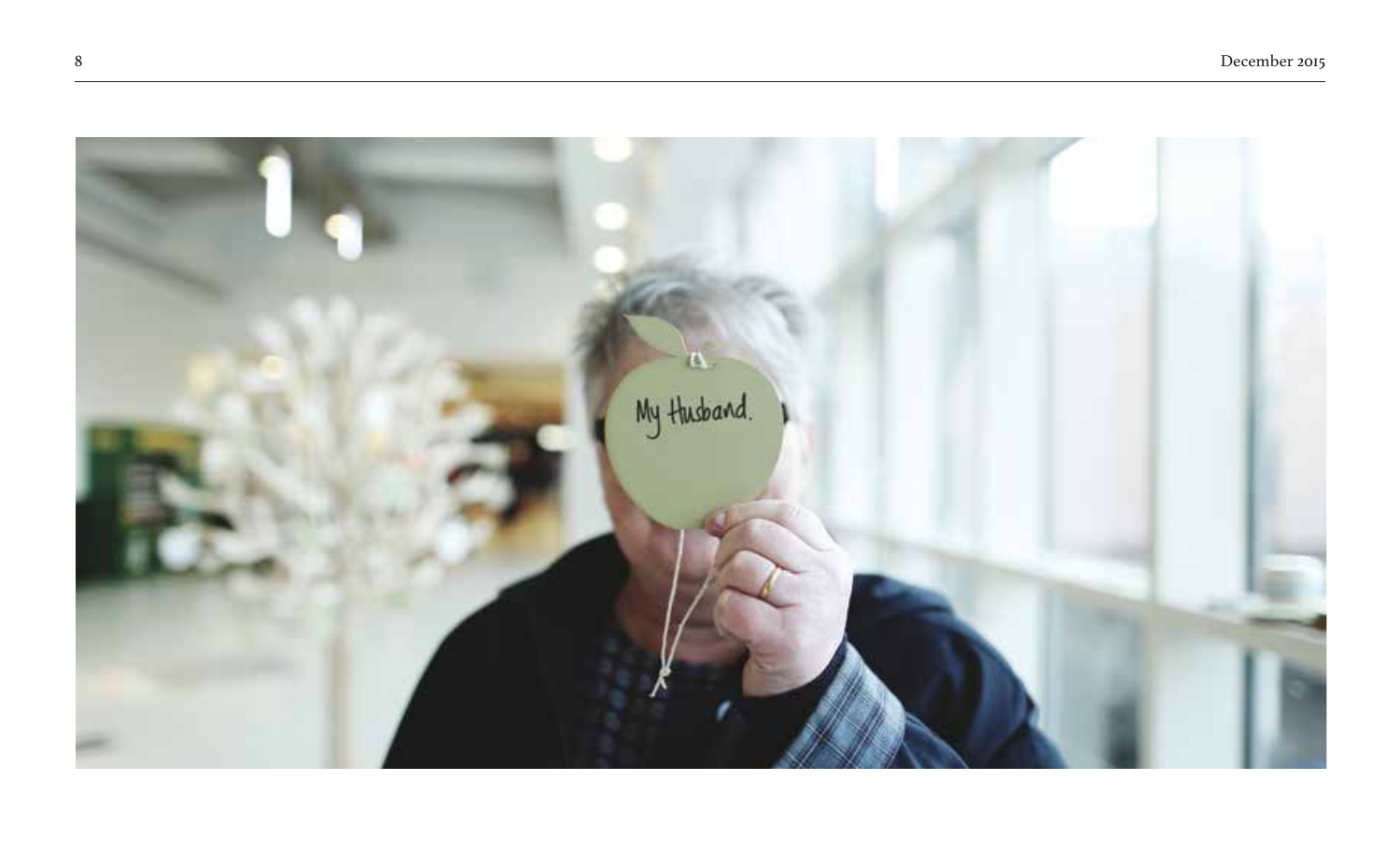#### **3) Support to Achieve Control**

Insights about the support and resources required to achieve control have been organised under three sub-themes: relationships with health professionals, information and social support.

#### **a) Relationships with health professionals**

Trust was seen as key to a supportive relationship with health professionals. This included trusting that the clinician was listening and understanding their concerns, trusting the quality of advice, and trusting that they were not withholding information relating to longer term complications. Conversely, people living with diabetes spoke about lying to their clinician to avoid being reprimanded for not achieving control.

People placed high value on working together with clinicians to understand the factors that affect their own diabetes, and receiving practical advice. Many expressed frustration when clinicians suggest that as the person living with the condition they know more about their diabetes than a health professional, or when they are praised: this was seen to be patronizing and wasteful of the potential value of an appointment in offering insight. In addition, receiving tests results during a consultation was seen as poor use of the appointment time offering no opportunity to reflect or formulate questions.

Some people living with diabetes highlighted the value of nurse specialists, offering a direct point of contact via phone/email for questions between appointments. Arranging appointments as required rather than scheduled around clinic availability was preferred.

## *"I am very satisfied with my diabetic nurse... he's a lifeline."*

Conversations about long term complications were seen as difficult but necessary. People living with diabetes would prefer to be advised about changes in their condition as soon as they are detected so that they can consider preventative steps, rather than learning about them when they reach a pre-determined level which triggers a follow up.

Clinicians and support organisations told us about the importance of tailoring the tone, level and volume of information given to suit the person. People living diabetes and their carers found it challenging to achieve a supportive relationship with the health professionals when they saw a different consultant at each appointment, often resulting in conflicting advice.

#### **Design implications for digital services**

i) Is there an opportunity to improve trust between people living with diabetes and their clinicians by sharing data?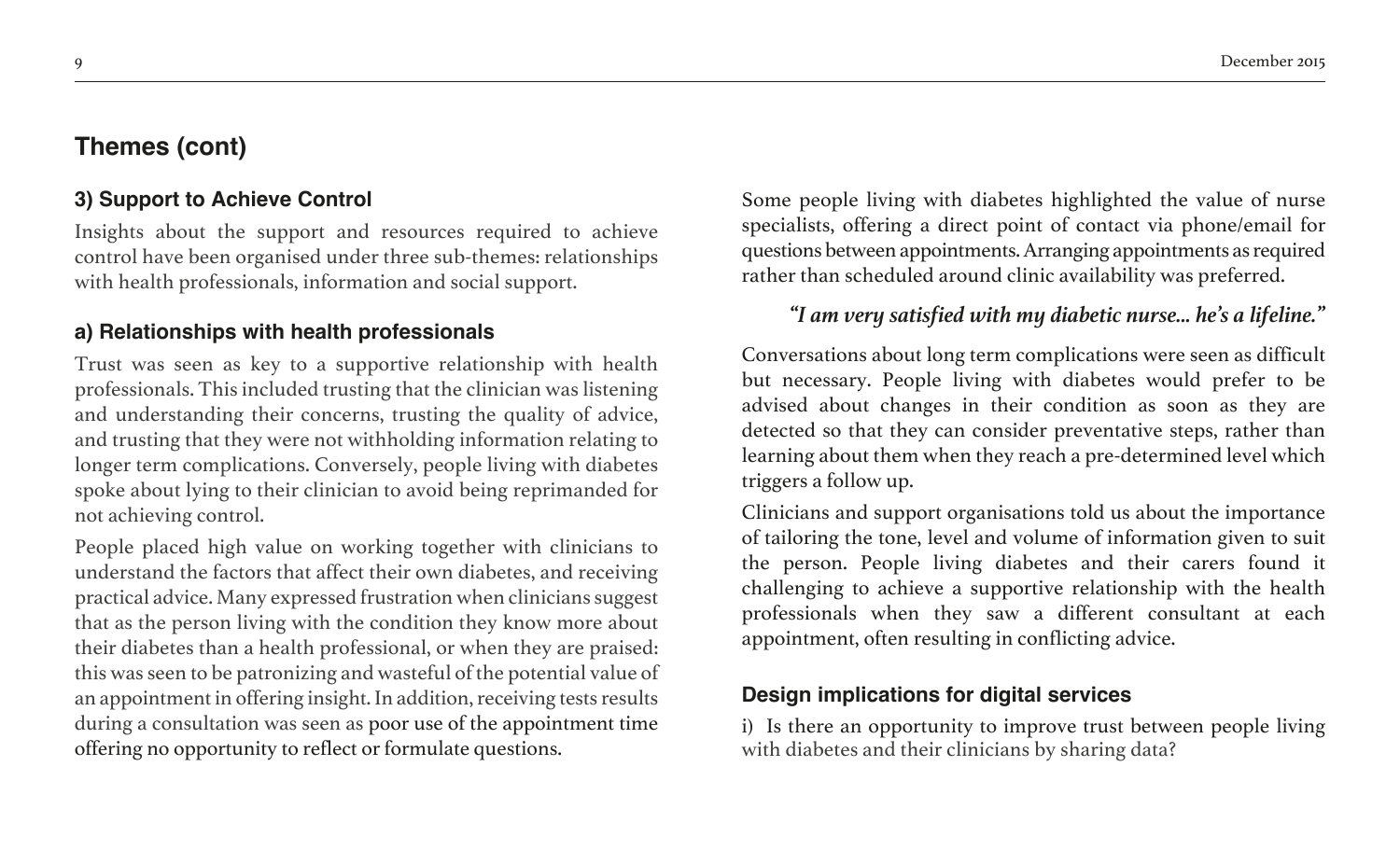ii) How can small changes and trends be communicated to people to allow them to consider preventative actions?

iii) How can we share information about progress over time that could lead to changes in behaviour?

iv) How can we facilitate more direct contact and support at the time of need?

v) How can we support people to better prepare for consultations to ensure they gain valuable insight from the clinician?

#### **b) Information**

When seeking information about diabetes following diagnosis, people often relied on health professionals or family members who also lived with the condition. This was seen as an overwhelming time, and people appreciated receiving information gradually and learning through doing as challenges arose.

Many people spoke about seeking information about diabetes online. New circumstances or challenges prompted people to look online, often for highly specific or niche information and practical advice that would be unlikely to be available from their health professional. There was an appetite for up-to-date information about new technologies and breakthrough treatments, practical advice and emotional support from people in similar situations.

Filtering online information for relevance and quality by checking sources, reading discussion comments and consulting multiple sources was described. Those who didn't use online information expressed concern that they might become unnecessarily scared or worried by information about serious complications or negative stories.

When asked about accessing personal health information online, some people living with diabetes were not aware of existing resources such as My Diabetes My Way. For those who had used the service, there was positive feedback but frustration that results were only available after a consultation, with no new information between appointments. Data downloaded from Insulin Pumps was accessed using online systems, however the presentation of graphs and reports was seen to be very difficult to interpret.

During pop-up engagement, some people expressed concerns about the security of accessing personal health information online, or that they might get a unpleasant shock or become confused without their doctor to explain the information.

#### **Design implications for digital services**

i) How can statutory digital services leverage the wider eco-system of the different online information sources people consult?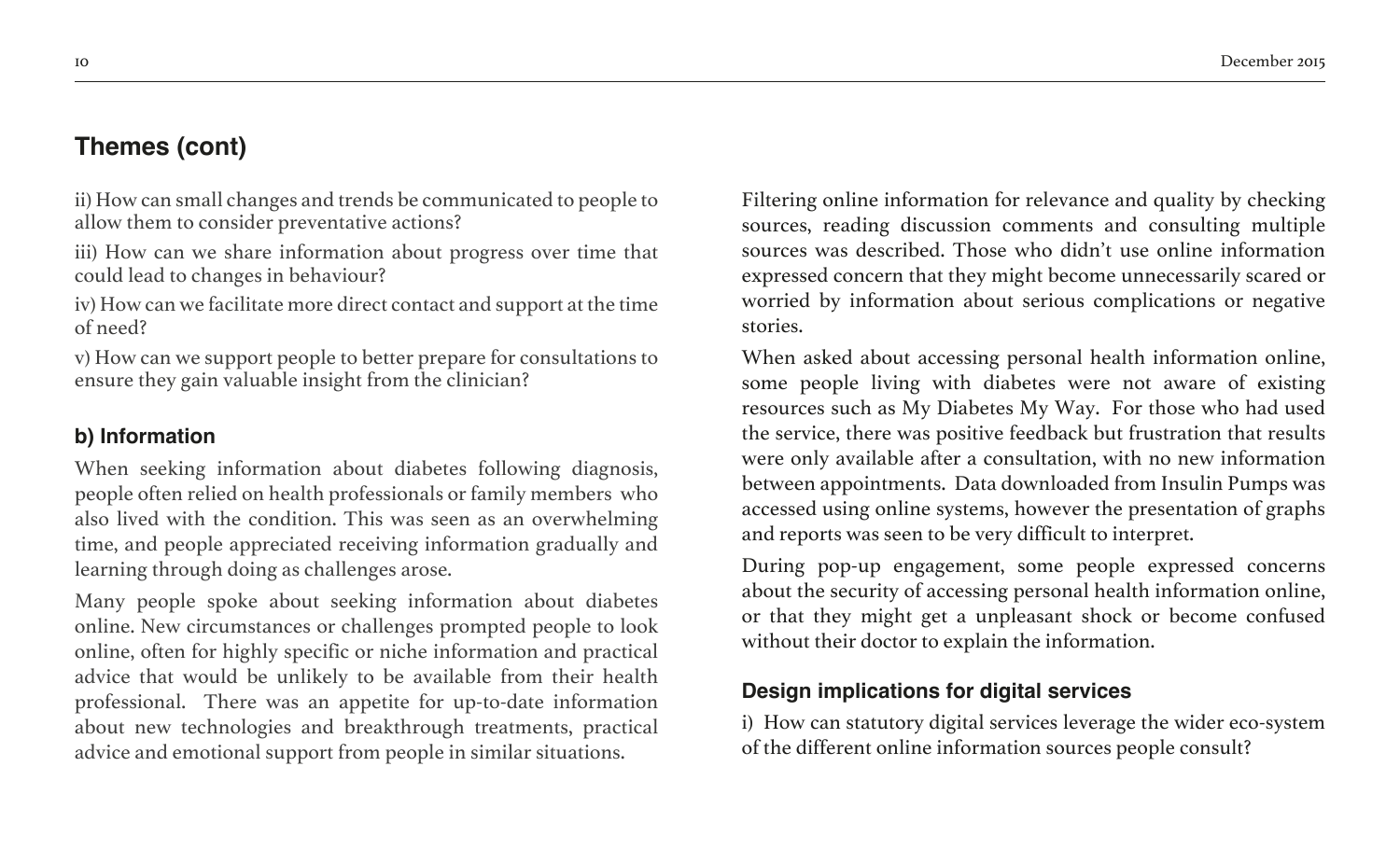ii) How can we leverage the 'wisdom of the crowd' and the lived experience of people living with long term conditions to ensure people have access to practical and emotional support?

iii) How can we support less confident technology users to engage with digital services?

iv) How can we ensure people understand what is contained within their personal health information?

v) How can we present data to facilitate pattern spotting and generate insight?

vi) How can we mitigate the risk of learning about negative test results or complications without the support of a health professional?

vii) How can we ensure people feel safe and secure when accessing personal health information online?

#### **c) Social Support**

When interviewing people living with diabetes and carers, it was clear that the support of family is vital to achieving control. In many cases, family members had spotted the changes in the person that led to their diagnosis. In every day management of diabetes, family members were experts in detecting high or low blood sugars through slight physical and behavioural changes, and experts in helping to correct these situations.

## *"For him it's his feet start moving… just kinda fidgety and agitated… but during the night… it would wake me up… he'll be pretty low by that point so I'll run for the Lucozade."*

For people diagnosed with diabetes who had other family members living with the condition, the existing knowledge and awareness within the family made living with diabetes more manageable. For others, there was concern about a loss or change of identity within the family as people treated them differently following diagnosis. Where people didn't have a friend or relative living with diabetes, they tended to go online to seek advice and emotional support from others living with the condition.

## *"I guess I'm looking for affirmation that I'm not alone, just the fact that you're not the only one going through this."*

Diabetes has a massive impact on the lives of carers and family members. People told us it was impossible to be spontaneous, with the need to plan ahead, remember medication and bring emergency supplies. Prompting loved ones to take a blood sugar reading or adjust their food intake tread a fine line between providing the nudge to get back in control or being the catalyst for a stressful argument.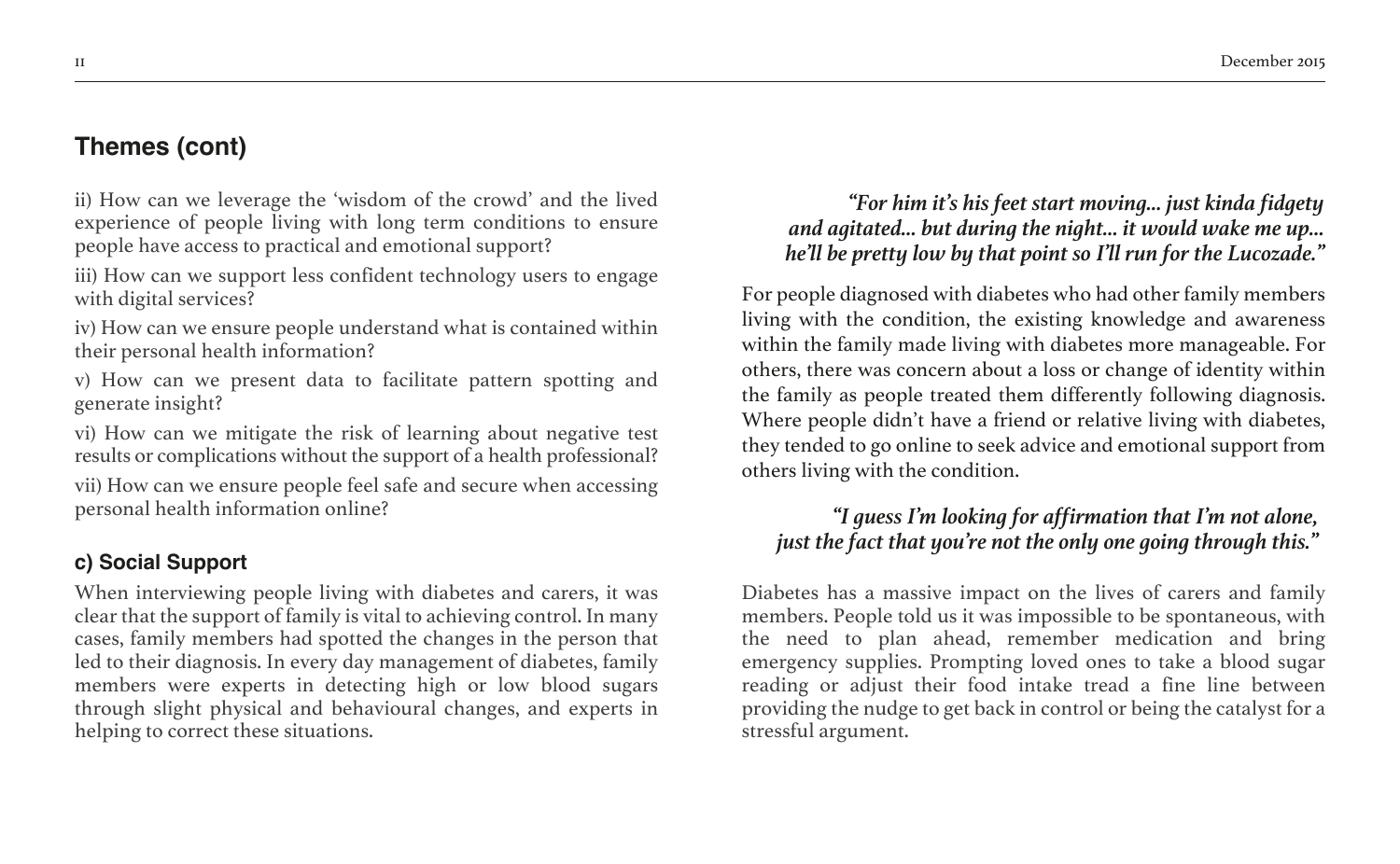People discussed the stigma of living with diabetes. Many people living with diabetes spoke about negative experiences of being asked not to check or treat their blood sugar levels in company. There was a perception that people living with type 2 diabetes were considered to blame for causing their condition, and many felt guilt when being reprimanded by others for not achieving control.

#### **Design implications for digital services**

i) How can we consider the needs of carers in the design of digital services?

ii) How can we include carers in conversations about health and care whilst protecting privacy?

iii) How do we tackle the transition period between control passing between a parent and child as they move into adulthood?

iv) How can we support connections between people in similar situations to ensure they know they are not alone?